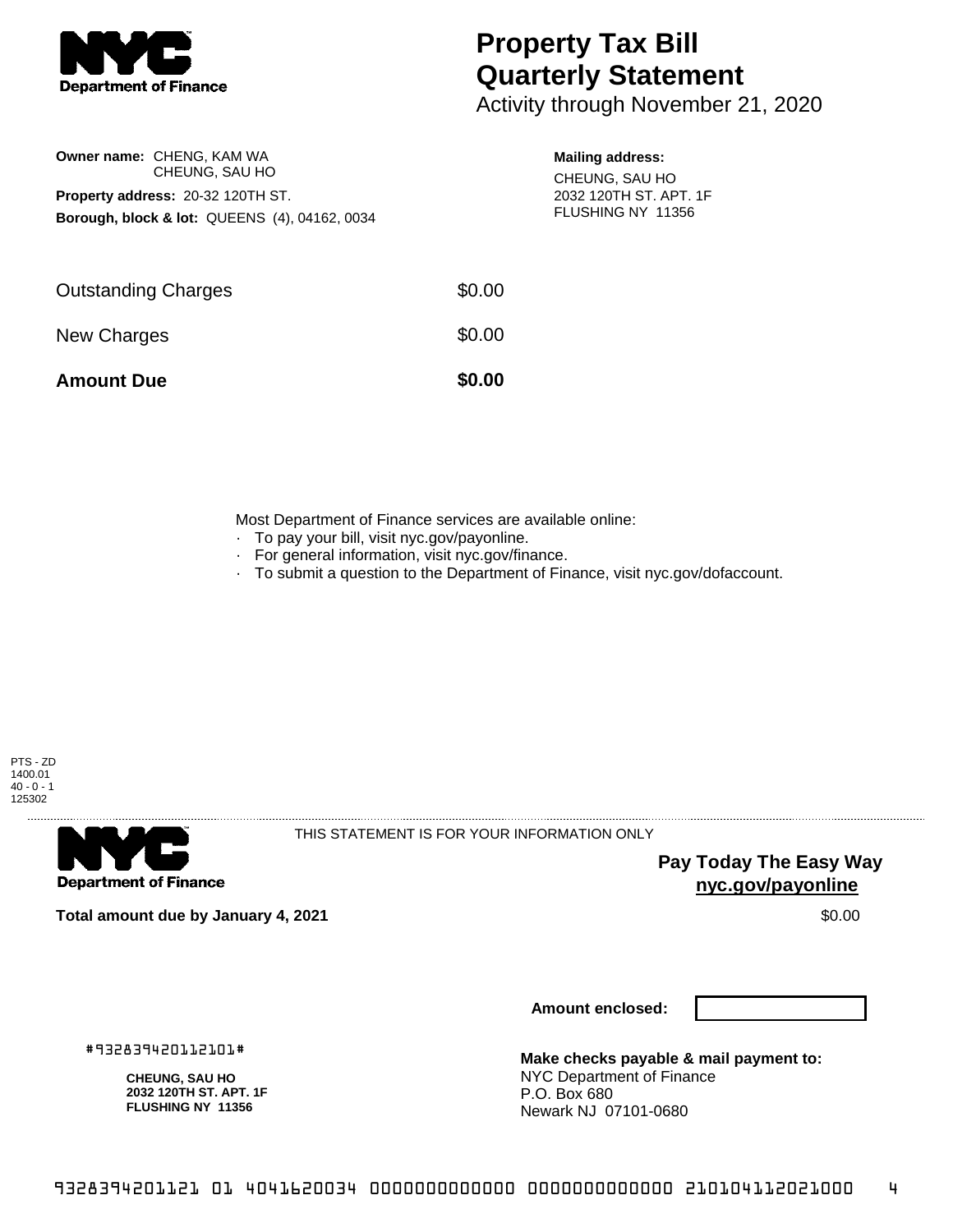

| <b>Previous Charges</b>                                                                       |                          | Amount<br>\$0.00         |                                                    |
|-----------------------------------------------------------------------------------------------|--------------------------|--------------------------|----------------------------------------------------|
| Total previous charges including interest and payments                                        |                          |                          |                                                    |
| <b>Current Charges</b>                                                                        | <b>Activity Date</b>     | <b>Due Date</b>          | Amount                                             |
| Finance-Property Tax<br>Adopted Tax Rate<br>Payment<br>Payment Adjusted                       | 09/05/2020<br>01/01/2021 | 01/01/2021               | \$2,098.61<br>$$-24.20$<br>$$-2,098.61$<br>\$24.20 |
| <b>Total current charges</b>                                                                  |                          |                          | \$0.00                                             |
| <b>Tax Year Charges Remaining</b>                                                             | <b>Activity Date</b>     | Due Date                 | <b>Amount</b>                                      |
| <b>Finance-Property Tax</b><br>Adopted Tax Rate                                               |                          | 04/01/2021               | \$2,098.61<br>$$-24.20$                            |
| <b>Early Payment Discount</b><br><b>Early Payment Discount</b><br>Payment<br>Payment Adjusted | 09/05/2020<br>01/01/2021 | 04/01/2021<br>04/01/2021 | $$-20.78$<br>\$0.16<br>$$-2,077.83$<br>\$24.04     |
| Total tax year charges remaining                                                              |                          |                          | \$0.00                                             |
| <b>Overpayments/Credits</b>                                                                   | <b>Activity Date</b>     | <b>Due Date</b>          | Amount                                             |
| <b>Credit Balance</b>                                                                         |                          | 10/01/2020               | $$-48.24$                                          |

**Total overpayments/credits remaining on account \$48.24**

You must apply for a refund or a transfer of credits resulting from overpayments within six years of the date of **the overpayment or credit. Please note that overpayments and credits are automatically applied to unpaid taxes.**

## **Home banking payment instructions:**

- 1. **Log** into your bank or online bill pay website.
- 2. **Add** the new payee: NYC DOF Property Tax. Enter your account number, which is your boro, block and lot, as it appears here: 4-04162-0034 . You may also need to enter the address for the Department of Finance. The address is P.O. Box 680, Newark NJ 07101-0680.
- 3. **Schedule** your online payment using your checking or savings account.

## **Did Your Mailing Address Change?** If so, please visit us at **nyc.gov/changemailingaddress** or call **311.**

When you provide a check as payment, you authorize us either to use information from your check to make a one-time electronic fund

transfer from your account or to process the payment as a check transaction.